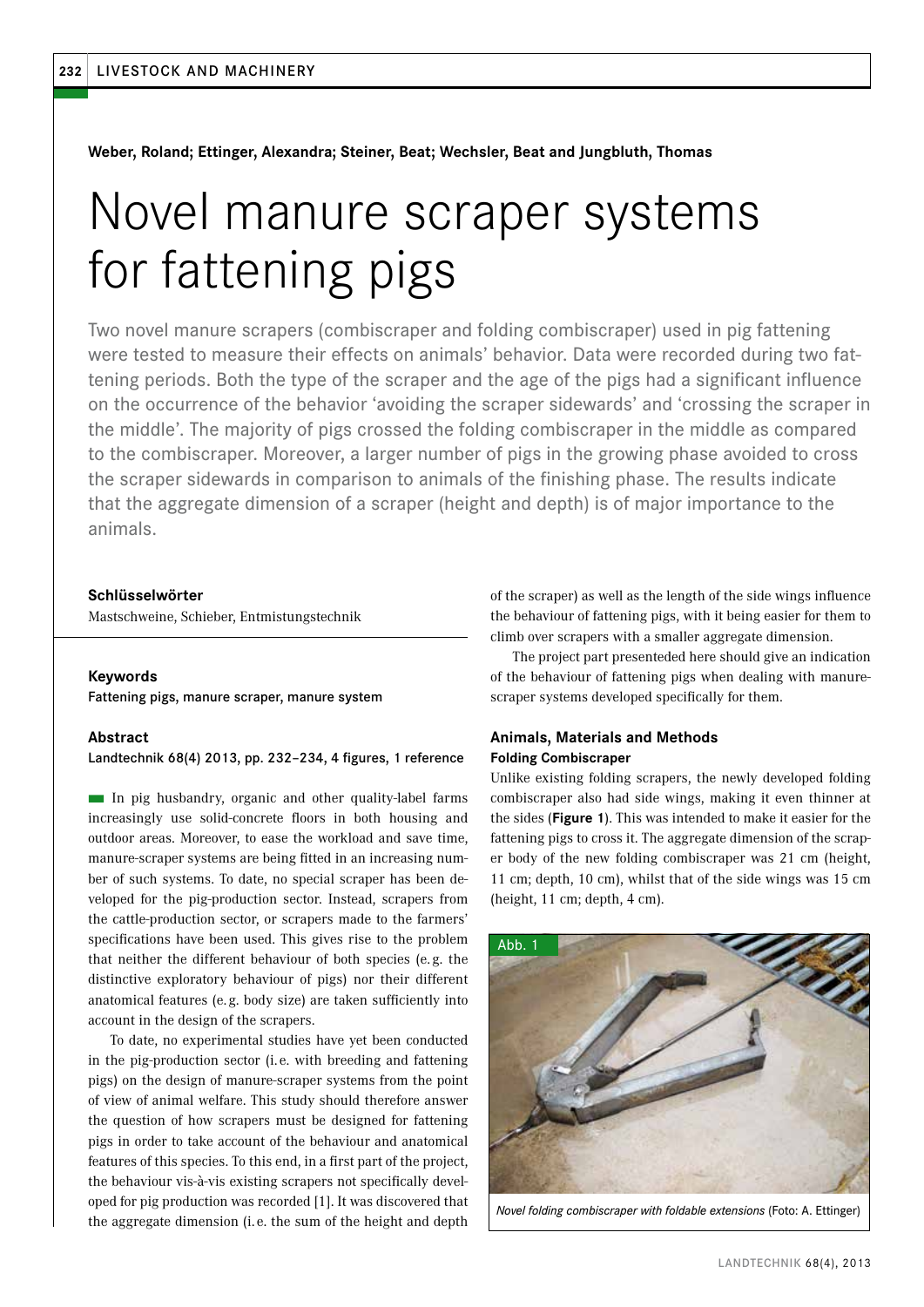



*Novel combiscraper with foldable extensions* (Foto: A. Ettinger)

#### **Combiscraper**

The cleaning shield of the newly designed combiscraper was incorporated in the scraper body (**Figure 2**). Hence, the aggregate dimension of the new scraper – unlike that of existing scrapers – remained unchanged on its return travel, since no shield was folded upwards and out during backward movement. The aggregate dimension of the scraper body of the new combiscraper was 30 cm (height, 11 cm; depth, 19 cm). The aggregate dimension of the traction-cable guide at the widest spot on the scraper body was 45 cm (height, 11 cm; depth, 34 cm). The side wings were both 85.5 cm long, with an aggregate dimension of 15.5–22 cm (height, 11 cm; depth, 4.5–11 cm). The long side wings provided the animals with a fairly large area that was thinner than the central block. It was expected that this would make it easier for them to cross this area. On the return travel the side wings were straightened up, providing room for an avoiding sidewards manoeuvre.

#### **Experimental Design**

Studies of the newly developed scrapers for fattening pigs took place in Agroscope Reckenholz-Tänikon ART's experimental housing in Tänikon, in two pre-fattening and finishing pens, each with 27 animals. The manure scrapers were fitted in an outdoor area with a partly slatted floor. The outdoor area was covered over a width of 2.5 m in the centre with solid flooring, with a 1-m-wide slatted floor on two sides.

The fattening pigs were transferred to the housing at an average initial weight of 25 kg. Occupancy of the pens was continuous, with the animals moving from the pre-fattening to the finishing pens after a period of about seven weeks.

The studies were conducted during two fattening cycles. Both scraper types (folding combiscraper and combiscraper) were tested in each fattening cycle. The exchange of one scraper for the other coincided with the transfer of the animals from the pre-fattening to the finishing pens. At the time of the first data collection, the pigs were 12 to 14 weeks old. The second investigation took place when the animals were between 20 and 22 weeks of age.

The 27 animals in a pen were subdivided into three groups of nine. Allocation into the three groups was random, taking place at the time of the animals' transfer to the pre-fattening pens. For data collection, a group of nine was separated out in both the pre-fattening and finishing pens and given access to the outdoor area. The remaining two groups remained in a fenced-off area of the pen in the housing. Each data-collection period consisted of a two-day habituation phase, followed by a two-day experimental phase. The next group of nine was then given access to the outdoor area. In this way, the behaviours of all 27 animals in a pen were recorded in three blocks.

The scrapers were operated at a speed of 4 m/min. Surfaces were cleaned once daily.

The following behaviours were recorded:

■ Cross in the middle: The animal crossed the scraper in the middle (the area without the side wings).

■ Avoiding sidewards: The animal dodged the scraper to the side.

In the analysis, the frequency of the behaviours was related to the number of animals present in the outdoor area. Accordingly, the results show the proportion of animals near the scraper expressing a particular behaviour. A total of 3564 behaviours of 218 fattening pigs were analysed.

The statistical analysis was carried out using a mixed effect model. Fixed effects were both scraper types (folding combiscraper vs. combiscraper), age of the animals (pre-fattening vs. finishing) and direction of travel of the scraper (forward vs. reverse travel). Random effect was scraper type nested in age of the animals nested in direction of travel of scraper nested in group. "Cross in the middle", which showed normally distributed residuals, was transformed with the decadic logarithm, whilst "avoiding sidewards" with binormally distributed residuals was dichotomised.

### **Results and Discussion**

The "cross in the middle" behaviour was exhibited by a higher proportion of fattening pigs when dealing with the folding combiscraper than with the combiscraper (**Figure 3**,  $p < 0.01$ ). Moreover, there was a significant interaction between the age of the animals exhibiting this behaviour and the direction of travel of the scraper ( $p < 0.01$ ). For both scraper types, the proportion of finishing pigs crossing the scraper in the middle during its forward travel was higher than during its return travel. By contrast, no effect of direction of travel was observed in the pre-fattening stage.

For the folding combiscraper, a higher proportion of fattening pigs exhibited "avoiding sidewards" behaviour on the forward than on the return travel of the scraper. With the combiscraper, however, a larger proportion of the animals showed this behaviour on the return travel than on the forward travel (**Figure 4**; interaction between scraper type and direction of travel:  $p \le 0.01$ ). A higher proportion of pigs tended to display avoiding sidewards behaviour in the pre-fattening stage than in the finishing stage ( $p = 0.06$ ).